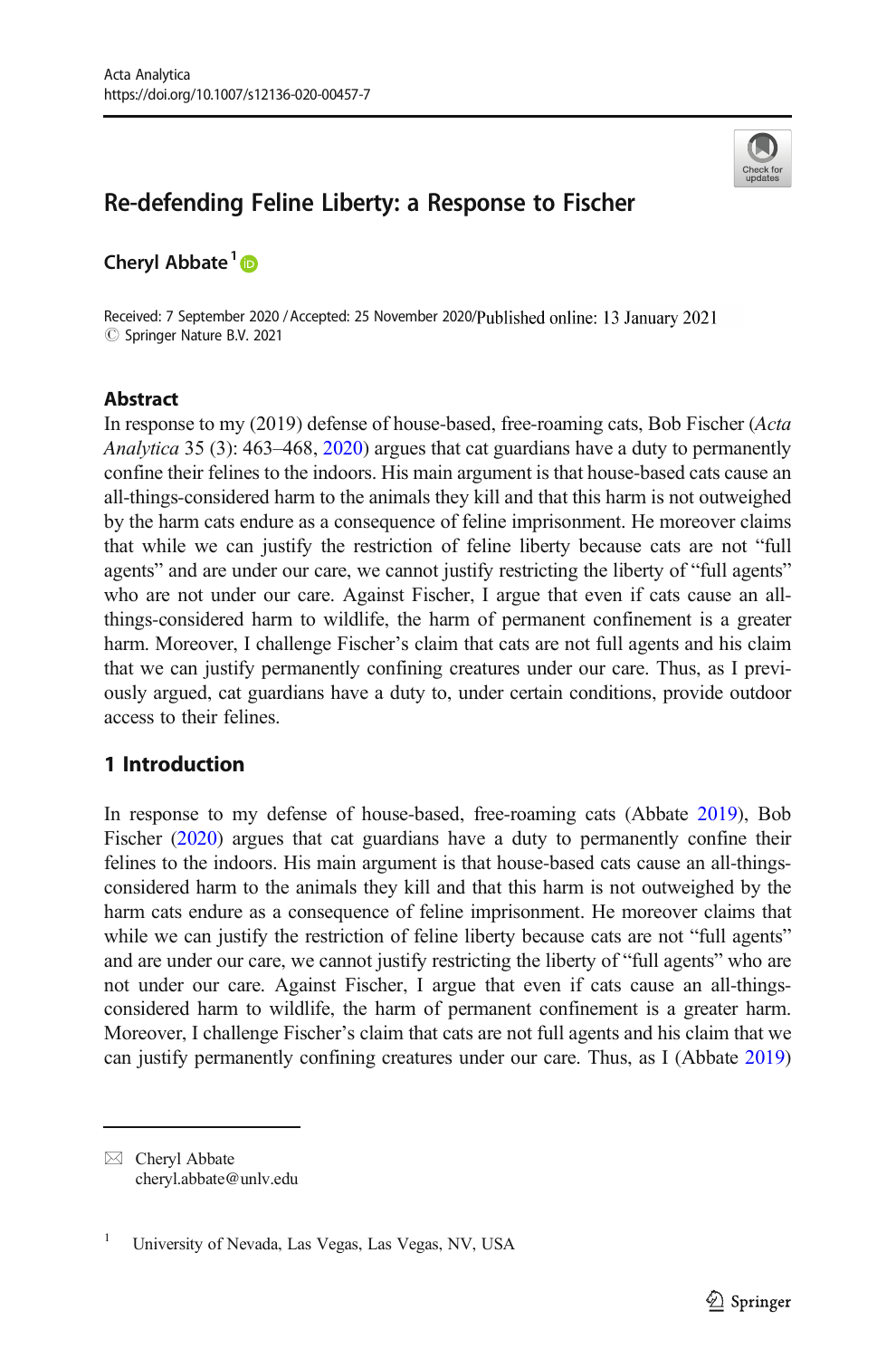previously argued, cat guardians have a duty to, under certain conditions, provide outdoor access to their felines.

# 2 The Quality of Prey Life

Many cats kill wildlife. That is not up for debate. What is up for debate is whether killer cats cause an all-things-considered harm to the animals they kill. Yet, in their rush to demonize felines for killing birds, cat critics fail to acknowledge the scientifically supported claim that cats who hunt normally prey on *substandard prey*—animals who are sick, weak, or injured (Baker et al. [2008](#page-11-0); Dierschke [2003;](#page-12-0) Liberg [1984;](#page-12-0) Møller and Erritzøe [2000;](#page-12-0) Royal Society for the Protection of Birds [2016](#page-12-0); Tantillo [2006\)](#page-12-0). As Cuddington ([2019](#page-12-0)) puts it, successfully hunting cats usually kill animals who "were likely to experience considerable suffering, and then death in the near term anyway." Let us refer to this as the: Feline Predation of Substandard Prey thesis (FPSP).

There are two possible implications of the FPSP, which we can discuss in terms of well-being.<sup>1</sup> First, the FPSP might imply that cats kill animals who have low levels of well-being. For instance, perhaps it is the case that the experiences of substandard prey are, on average, 51% pleasant and 49% unpleasant. These animals would have lives that just barely have well-being. Call this the "low well-being interpretation of the FPSP."

Second, the FPSP may imply that cats kill animals who, on average, have more negative than positive experiences in their lives. Perhaps, for instance, cats kill birds who derive some small amount of pleasure from, say, eating, but the remainder of their experiences are miserable. Perhaps the experiences of substandard birds are 20% positive and 80% negative, in which case, substandard birds would have ill-being. Or perhaps the FPSP implies that all the experiences of substandard prey are painful. Just think about the mouse with a broken leg who is unable to move and, as a consequence, lives his final days not only in physical agony, but also in agony from hunger and thirst, without the relief of even the tiniest of pleasures. Call this the "ill-being interpretation of the FPSP."

Arguably, the FPSP implies that the animals killed by cats usually do not have positive well-being. We should thus endorse some version of the "ill-being interpretation." For one, it is not the case that substandard prey have "just a few bad days," and it is not the case that substandard prey have slightly more positive than negative experiences in their lives. After all, substandard prey refers specifically to animals who endure significant and unrelenting suffering, insofar as their condition is so serious that it inevitably results in death. Unfortunately for wildlife, when they are sickened by disease or seriously injured, Dr. Dolittle will not be coming to their rescue anytime soon. Instead, they are left to suffer until they die.

Fischer does not deny that cats prey on substandard prey. However, he assumes that substandard prey have some level of well-being, however low it might be. He thus endorses the low well-being interpretation of the FPSP. Moreover, he claims that it is not clear that "the amount of wellbeing lost by an individual cat who's kept indoors is greater than the

 $1$  The level of well-being of a creature is determined by subtracting the total amount of negative experiences from the total number of pleasant experiences in that creature's life.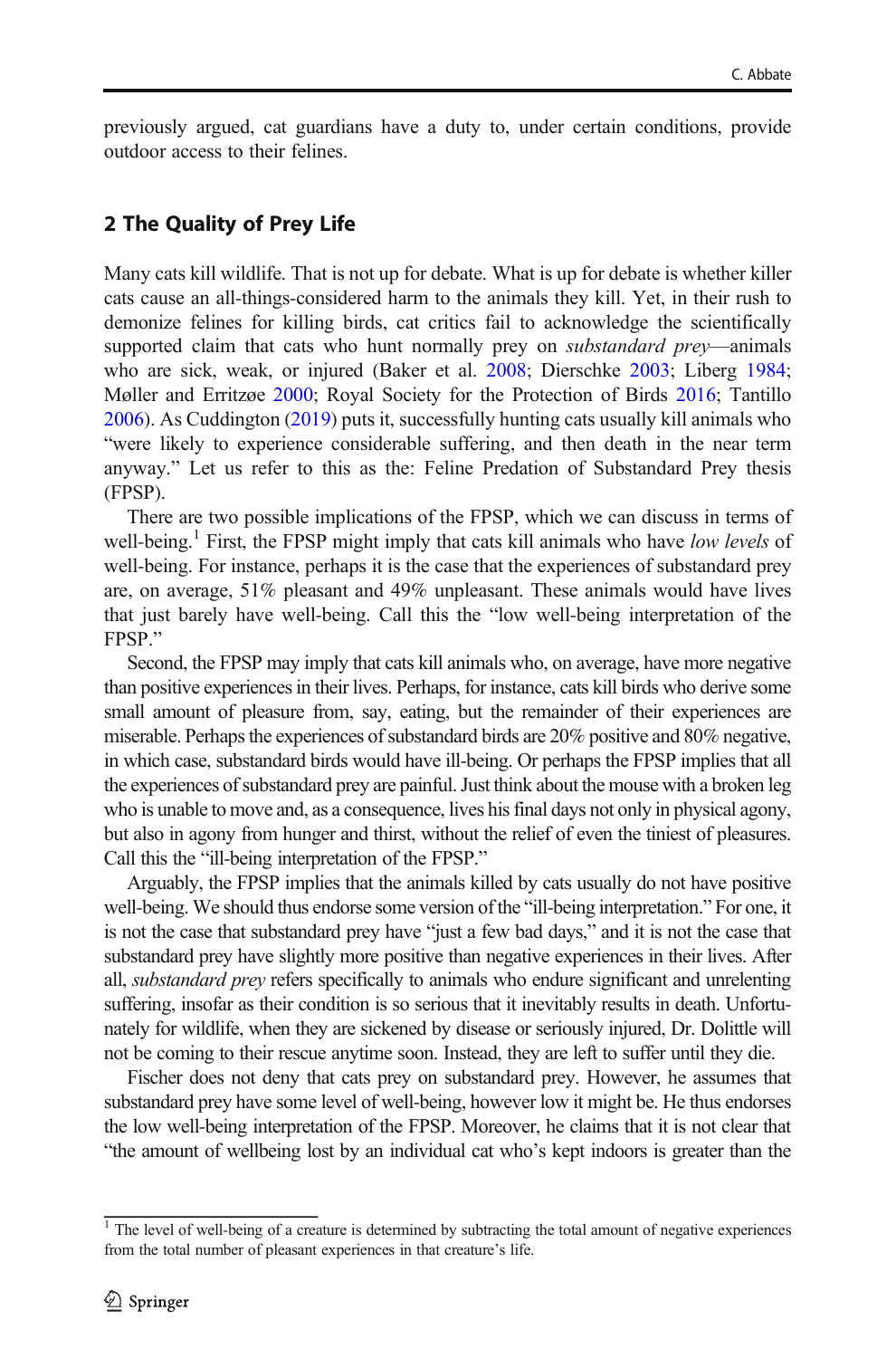aggregate wellbeing that's lost by the wild animals whose lives are shortened by that cat" (Fischer [2020](#page-12-0), 465). As he argues:

Suppose that not being allowed to free-roam reduces a cat's wellbeing significantly: say, by 20 units on a 100-unit scale of daily wellbeing. By contrast, being killed robs an animal of all its wellbeing. We might stipulate that, on average, the animals that cats kill would have lived a week longer had free-roaming cats not found them. Even if, as Abbate argues, their base level of wellbeing is relatively low—say, 50/100, due to the burdens of disease, injury, and other stressors—that means a loss of 350 units of wellbeing per animal. So, one kill is equivalent to 17.5 days of lowered feline wellbeing. If, on average, free-roaming cats kill one wild animal every two weeks, then cats ought to be kept indoors. (Fischer [2020,](#page-12-0) 465–466)

Fischer, like many other cat-critics, assumes that wildlife who are killed by cats are "robbed" of well-being.

If house-based cats normally prey on healthy wildlife, this claim certainly would be compelling. But there is no peer-reviewed data that supports the view that house-based cats normally prey on healthy animals. And, as I argue (Abbate [2019\)](#page-11-0), there are compelling reasons, supported by peer-reviewed research, to think that house-based cats normally prey on substandard wildlife. And to claim that hunting cats typically kill substandard prey is not simply to claim that the animals killed by cats had low wellbeing; rather, it is to claim that the lives of the animals killed by cats had no well-being and no realistic opportunities for well-being, either because their lives were filled with suffering, or because their lives contained more suffering than pleasant experiences. Arguably, the animals killed by cats benefit from feline predation, insofar as feline predation hastens the end of their miserable lives.<sup>2</sup>

But let us grant Fischer's claim that substandard prey have some low level of wellbeing and thus are all-things-considered harmed by feline predation. Even so, we should not permanently confine felines. This is because, contra Fischer, the alleged harm done to wildlife through feline predation is less morally significant than the harm felines endure from permanent confinement.

# 3 Against Aggregative Moral Judgments

Recall that, for the sake of argument, Fischer posits three things. First, on any given day, permanent confinement causes feline well-being to be reduced by 20 units.

 $\frac{1}{2}$  It is not an all-things-considered harm to kill a creature who does not have, and will never have, well-being. Although prey animals might have the desire for continued existence, we are not always obligated to respect this interest, as sometimes respecting an animal's desires would harm that animal's subject welfare. For instance, my cat might have a desire to pounce on a rattlesnake, but I still should not let her do this, since doing so is a serious threat to her subject welfare. The only interests we are required to respect are those that promote the welfare of individuals. Since promoting an animal's desire to go on living when she does not have, and will never have, well-being would not promote, and may even harm, her subject welfare, we are not obligated to respect an animal's desire to go on living when she does not have, and will never have, well-being.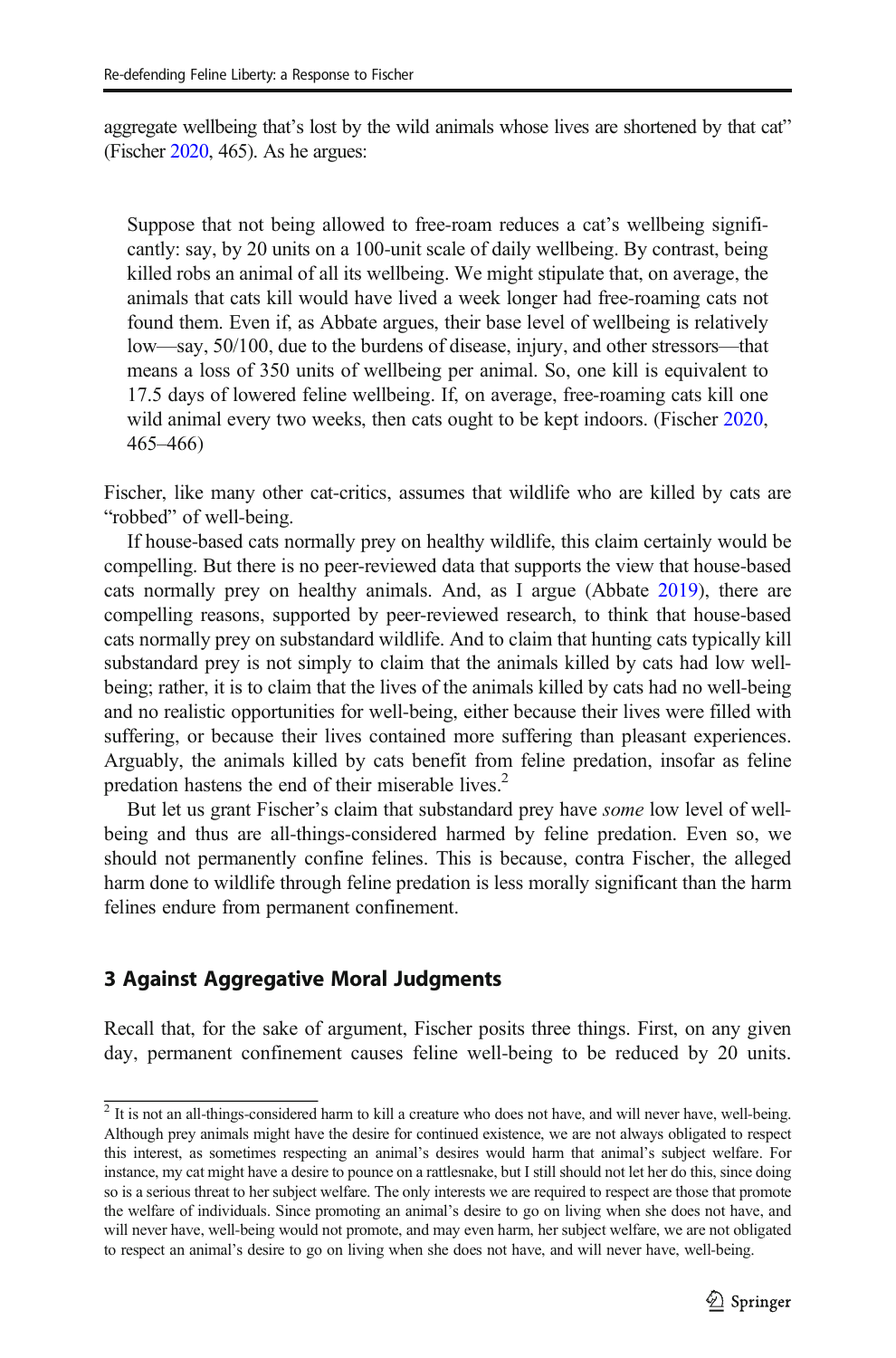Second, on any given day, substandard prey enjoy 50 units of well-being. Third, when cats kill prey, they "rob" each prey animal of one week of life, insofar as the prey would have gone on to live for seven more days, were they not killed by cats. Consequently, each prey animal killed by cats is "robbed" of 350 units of well-being.

Using Fischer's numbers, if a cat kills two animals every 30 days, the cat "robs" two prey animals of 350 units of well-being each, and thus, in total, removes 700 units of well-being from the world each month. Meanwhile, if a cat is confined for 30 days, the cat is robbed of only 600 units of well-being. Fischer thus concludes that since fewer units of well-being are "removed" from the world by permanently confining cats, relative to the amount of well-being that would be "removed" from the world if cats were to roam freely, we ought to permanently confine cats.

To make Fischer's position clearer, consider the following: Sophie is a house-based cat, with a lifespan of ten years. If Sophie is permitted to roam outdoors, she will kill two prey animals every month.

If we use Fischer's numbers, we will find that, if Sophie is permanently confined, she will be "robbed" of a lifetime total of 73,000 units of well-being. Yet, if Sophie is permitted to roam outdoors, she will "rob" the universe of 84,000 units of well-being, insofar as she will kill 240 animals, who each will be "robbed" of 350 units of wellbeing. So, Fischer would say that we ought to permanently confine Sophie.

Fischer evidently endorses an aggregative approach to ethics—an approach that is antithetical to rights theory. Elsewhere, I argue extensively against aggregation ethics (Abbate [2020](#page-11-0)), so, in this paper, I will just briefly explain why I think that aggregation ethics is so problematic.

First, consider that when an animal is deprived of well-being, she suffers a harm of deprivation. She is harmed insofar she is deprived of opportunities for satisfaction. So, Sophie is harmed if she is kept in permanent confinement, insofar as she will miss out on 20 units of well-being each day she is in confinement (and, over her lifespan, she will miss out on 73,000 units of well-being). And substandard prey are harmed when they are killed by cats, insofar as each prey animal misses out on 350 units of wellbeing. So, according to Fischer, when it comes to the feline-wildlife predicament, someone is going to be harmed: either Sophie or the substandard prey she would kill if she were let outdoors.

Aggregation ethics informs us that, in determining what we ought to do, we should choose the option that produces the least total sum of harm. So, in this case, aggregation ethics tells us that the harm done to Sophie when she is permanently confined is allegedly compensated for by the avoidance of the sum of the harms done to each of the 240 animals who would be killed by a free-roaming Sophie. But, as Tom Regan would put it, this is unfair (Regan [1983](#page-12-0), 302). The quality of Sophie's life would be in "shambles" if we permanently confine her, while the welfare of the 240 prey animals would only be modestly diminished if we liberated Sophie.

Drawing on the compelling words of Regan, there is not some other individual, the composite of the "sum" of the 240 prey animals, who endures the sum of the small harms of premature death. That is, there is no individual animal who endures 84,000 units of harm; rather, there is only the harm done to Sophie when she is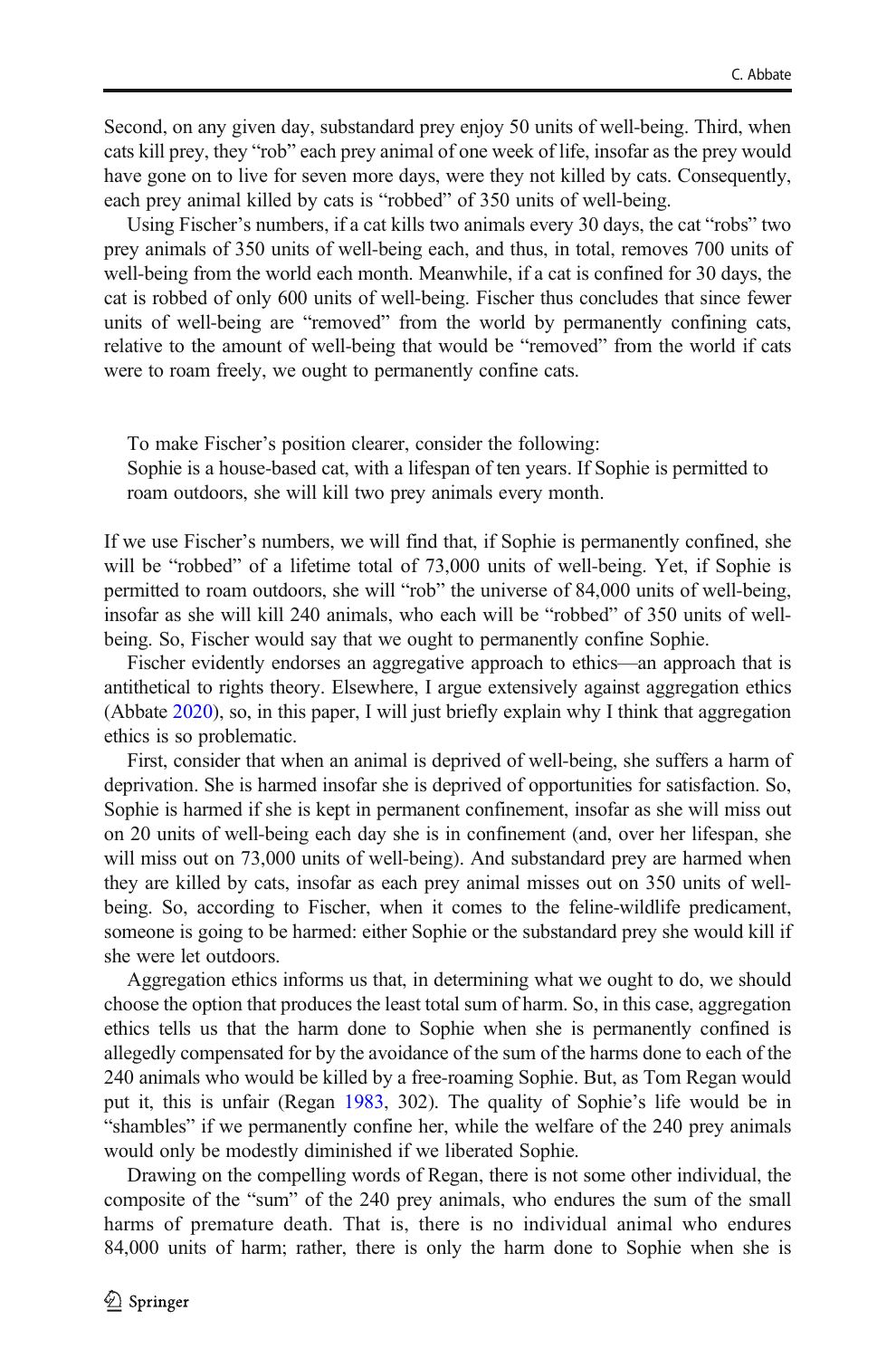permanently confined, compared with the harm of premature death for each of the 240 prey animals (Regan [1983,](#page-12-0) 306). None of the 240 prey animals would be harmed (by premature death) as seriously as Sophie would be harmed (from permanent confinement), as the harm of lifelong confinement is greater than the harm of being deprived of seven days of "substandard" living (i.e., the harm of being deprived of 350 units of well-being). As Regan would advise, what we ought to do is spare Sophie the serious harm of lifelong confinement and allow 240 prey animals to each suffer the comparably small harm of premature death.

As I argue, "[a]ggregation ethics essentially treats morality like a mathematical equation—a mathematical equation that prioritizes "the aggregate" over individual welfare" (Abbate [2020](#page-11-0), 14). Surely, we should prioritize the individual over the "aggregate" simply because "the aggregate" is not a sentient creature, and thus "the aggregate" cannot be harmed or benefited. Consequently, even if cats kill many animals with low positive well-being, this does not justify permanently confining felines. After all, it is immoral to make ethical decisions on the basis of aggregative judgments about harm.

Perhaps, though, Fischer might say that if I reject aggregation ethics, then I ought to reject aggregation when it comes to discussions about the ill effects of feline confinement. The worry here is that the harm of feline confinement is really just an aggregate of a bunch of small confinement "harms." And since I say that it is impermissible to aggregate harms, I should not be willing to aggregate Sophie's confinement "harms." Thus, Fischer might say that instead of comparing the "aggregate" harm of permanent feline confinement to the harm of a premature wildlife death due to feline predation, we should instead compare the impact of feline predation on a wild animal to the impact of confining Sophie for a two-week period.<sup>3</sup> And if we do this, we might find that a wild animal has more to lose by feline predation than Sophie has to lose from two weeks of confinement, so long as the wild animal has a life worth living.

But if it is inconsistent of me to talk in terms of the "aggregate harm" of permanent confinement, it would be inconsistent of me to talk in terms of the "aggregate harm" of two weeks of confinement. If the harm of permanent confinement amounts to an aggregate of confinement "harms," then so, too, does the "harm" of two weeks of confinement. In fact, so does the "harm" of one hour of confinement, and even one minute of confinement. Indeed, if the harm of permanent confinement amounts to the wrongful aggregation of "harms," then it seems like anti-aggregation ethicists should only talk about the confinement "harm" Sophie endures at S1, the confinement "harm" she endures at S2, and so forth, where S stands for different seconds.

Relatedly, if the harm of permanent confinement is just an aggregate of a bunch of confinement "harms," the harm of death for wildlife must be an aggregate of a bunch of deprivation "harms." So, there might be the "harm" of being deprived of well-being at S1, the "harm" of being deprived of well-being at S2, and so forth. So, perhaps antiaggregation ethics requires that, in discussions about feline confinement, we compare the "harm" of being confined for one second to the "harm" of being denied one second of existence. But I am not sure what such a comparison would even look like.

<sup>&</sup>lt;sup>3</sup> Thank you to an anonymous Acta Analytica reviewer for encouraging me to consider and address this objection.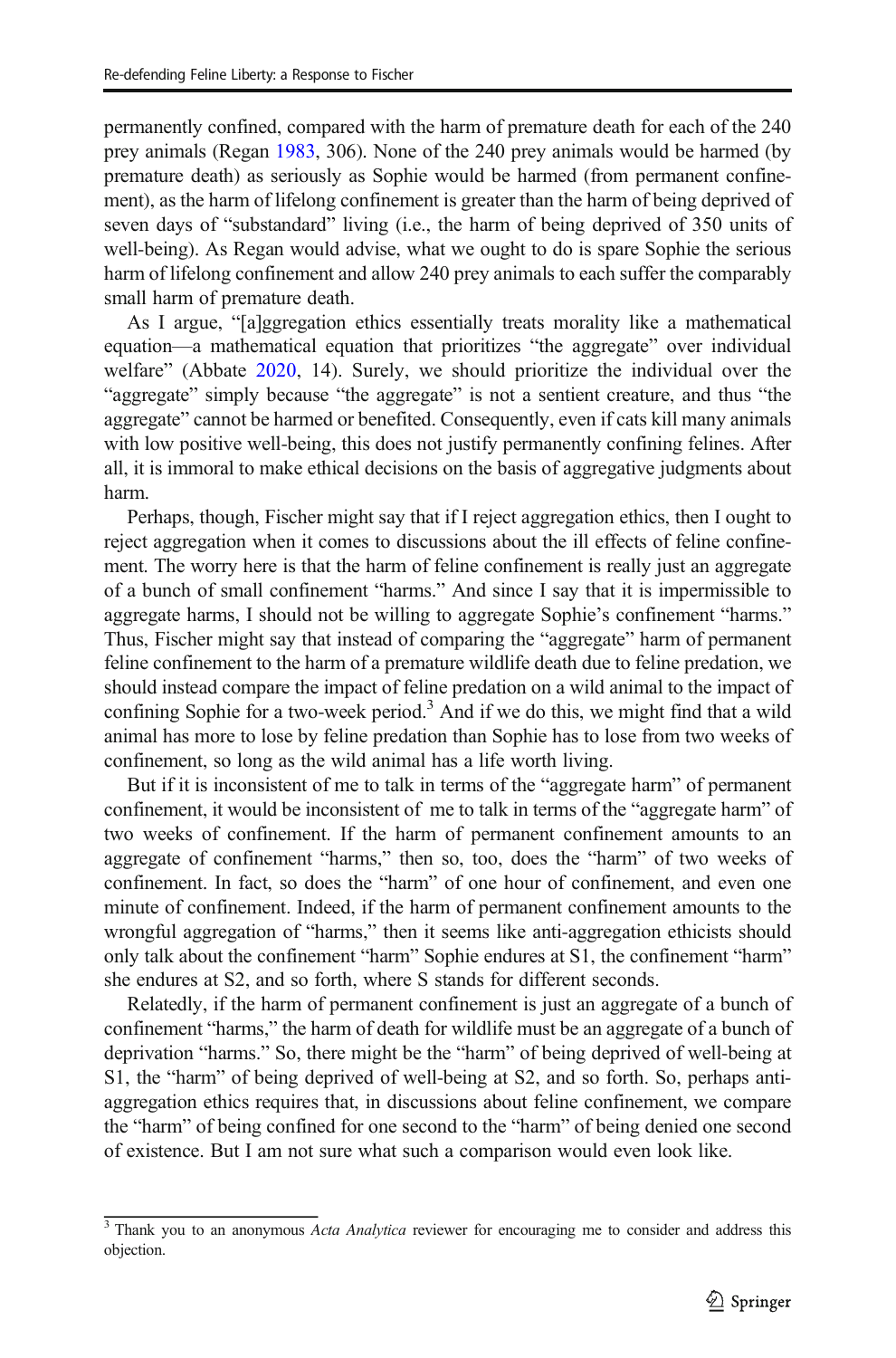Clearly, though, anti-aggregation ethics does not commit us to making such comparisons. To see why this is, consider what is typically meant by the term 'harm.' When we say some individual X is harmed by some activity A, we refer to the total ill effects X experiences as a consequence of A, where A might be a very short-lived act or extended activity. For instance, when a torture victim discusses the harm she endured as a consequence of being tortured by someone for three days, she refers to the total pain and suffering she endured as a result of the torture (and the total loss of well-being she suffered), which was essentially a three-day activity. So, the harm she endured from the torture just is the total of the pain and suffering she endured (and the total loss of wellbeing she suffers) at S1, S2, S3, and so forth. Likewise, when I talk about the harm Sophie would endure as a consequence of permanent confinement, I refer to the total suffering she would endure (and the total loss of well-being she suffers) as a result of the time she would spend in life-long captivity (and keeping cats in life-long captivity is an extended activity). So, the confinement harm an indoor-only cat suffers just is the aggregate of the suffering she endures (and the total loss of well-being she suffers) at S1, S2, S3, and so forth.

None of this is a problem for anti-aggregation ethics. For one, the pain, suffering, and loss of well-being Sophie suffers at S1, S2, and so forth, as a consequence of permanent confinement are really just harm-components, which make up one (total) harm. And it is fine to aggregate harm-components. For one, when it comes to aggregating Sophie's confinement harm-components, there is an individual who endures the sum of the many harm-components—that individual is Sophie. This, then, explains why aggregation ethics does not forbid aggregating harm-components.Indeed, the problem with aggregation ethics is that it permits us to treat a more serious (total) harm to one as equal to or less than a less serious (total) harm of another. But this is not what happens when we compare Sophie's (total) harm of life-long confinement to the (total) harm that would result from a mouse being deprived of well-being due to feline predation. That is, by aggregating Sophie's many confinement harm-components and claiming that this total is worse than the aggregate of the harm-components a prey animal might suffer as a consequence of feline predation, we do not treat a more serious (total) harm to Sophie as equal to or less than a less serious (total) harm of a wild animal. Essentially, my view is that aggregating (total) harms is problematic because it results in us treating a more serious (total) harm to one as equal to or less than a less serious (total) harm of another. Since aggregating Sophie's confinement harmcomponents does not result in us treating a more serious (total) harm to one as equal to or less than a less serious (total) harm of another, aggregating Sophie's confinement harm-components is not problematic.

# 4 Failing to Consider the Alternatives

The options available to cat guardians are not as black-and-white as Fischer makes them seem. Essentially, Fischer suggests that a cat guardian has one of the following two options:

1 The guardian can confine her cat for 30 days and cause 600 units of harm (i.e., deprive her cat of 600 units of well-being). Or,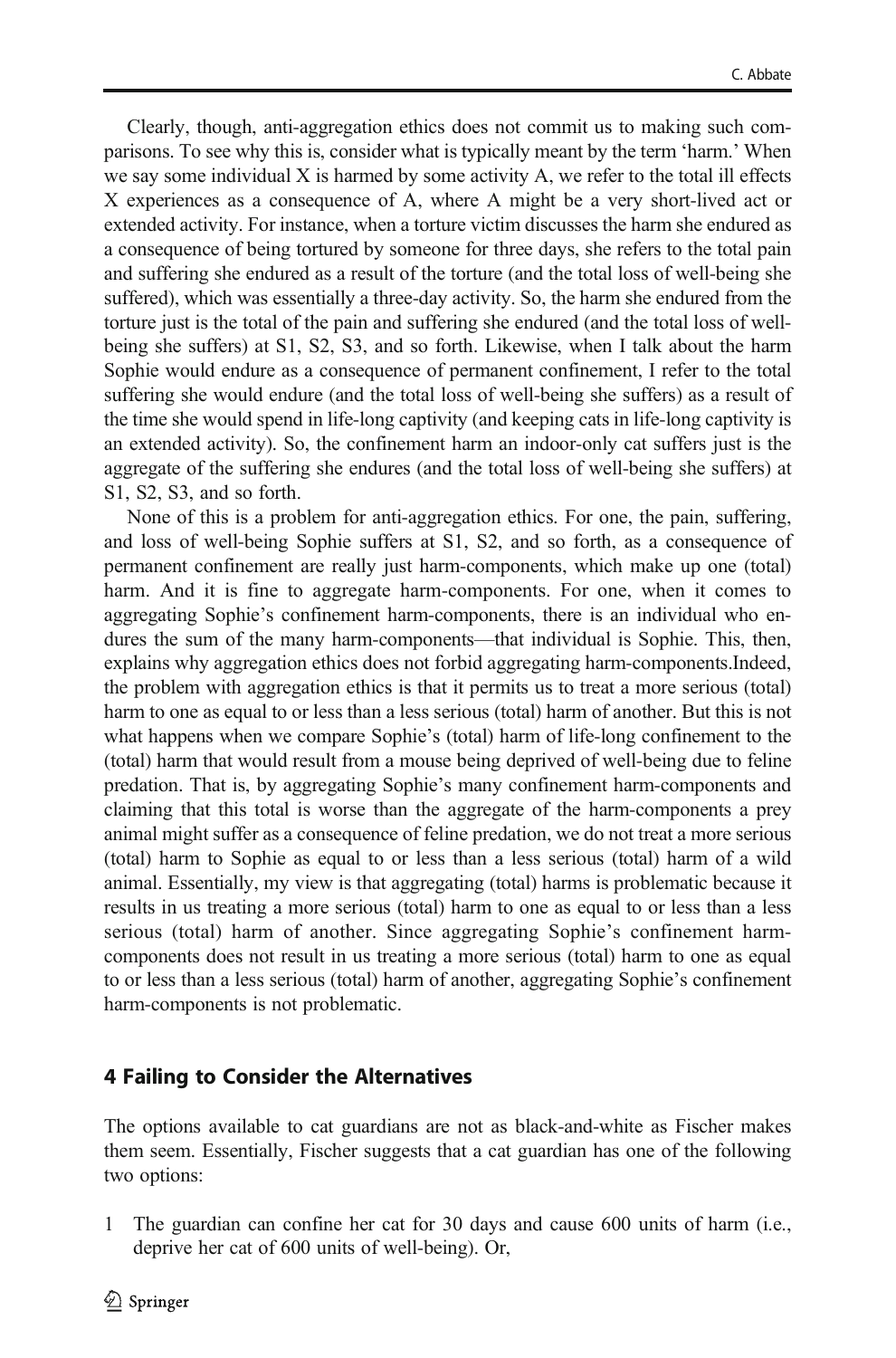2 The guardian can let her feline roam outdoors for 30 days and cause 700 units of harm (*i.e.*, deprive two prey animals of 350 units of well-being each).

Here's a third option, which I recommend (Abbate [2019](#page-11-0)):

3)The guardian can let her feline roam outdoors for 30 days and (1) reduce the chance that her cat will cause 700 units of harm, such as by equipping the cat with an anti-predation collar, as anti-predation collars significantly reduce feline predation (Calver et al. [\(2013\)](#page-11-0); Hall et al. ([2015](#page-12-0)); Ruxton et al. [\(2002\)](#page-12-0); Willson et al. [\(2015\)](#page-12-0); Woods et al.  $(2003)$ , and  $(2)$  offset the harm she cannot prevent by carcass provisioning.

Of course, Fischer might claim that most cat guardians will not put anti-predation collars on their free-roaming felines. But even if this is true, this does not mean that we are obligated to permanently confine our felines. After all, if it turns out that there is no (or little) harm done to wildlife by letting cats who sport anti-predation collars roam outdoors and cats are all-things-considered benefited by free-roaming, then it would turn out that cat guardians do something wrong by permanently confining their cats. After all, cat guardians would be obligated to equip their felines with anti-predation collars and then release them to the wild. Cat guardians would not be absolved from this moral obligation simply because they, or others, fail to equip their cats with antipredation collars.

#### 5 A Problematic Analogy

I will conclude by commenting on Fischer's thought-experiment, which involves a severely cognitively disabled teenager who sometimes acts violently and selfdestructively when venturing outdoors. Let us call this teenager "Stan."

Fischer suggests that Stan's behavior is comparable to the behavior of outdoor roaming cats, and since most of us likely agree that Stan should not be permitted to roam about outdoors, we should question our readiness to permit felines to free roam in the outdoors. But there are morally relevant differences between cats and Stan, which makes Fischer's analogy fall apart.

#### 5.1 Why Stan and Cats Are Not Comparable

Fischer [\(2020\)](#page-12-0) stipulates that Stan "doesn't grasp the significance of hazards" (463). Stan, for instance, is known to walk into the street "without regard for passing cars" (Fischer [2020](#page-12-0), 463). Fischer's analogy thus suggests that outdoor roaming cats are bound to act in self-destructive ways, such as by running into the middle of on-coming traffic. But it is a misconception that cats frequently act in self-destructive ways when roaming outdoors. Many cats are terrified of moving vehicles and immediately move away from the road when they hear a vehicle approach. This is something they can easily do, given their acute sense of hearing and quick reflexes.

Moreover, cats can be trained not to cross busy roads. For instance, when my colleague and his wife moved to a new home, they successfully trained their freeroaming cat not to cross a nearby busy street. They did this by sitting near the street with a water-gun, spraying the cat every time she approached the street. After a couple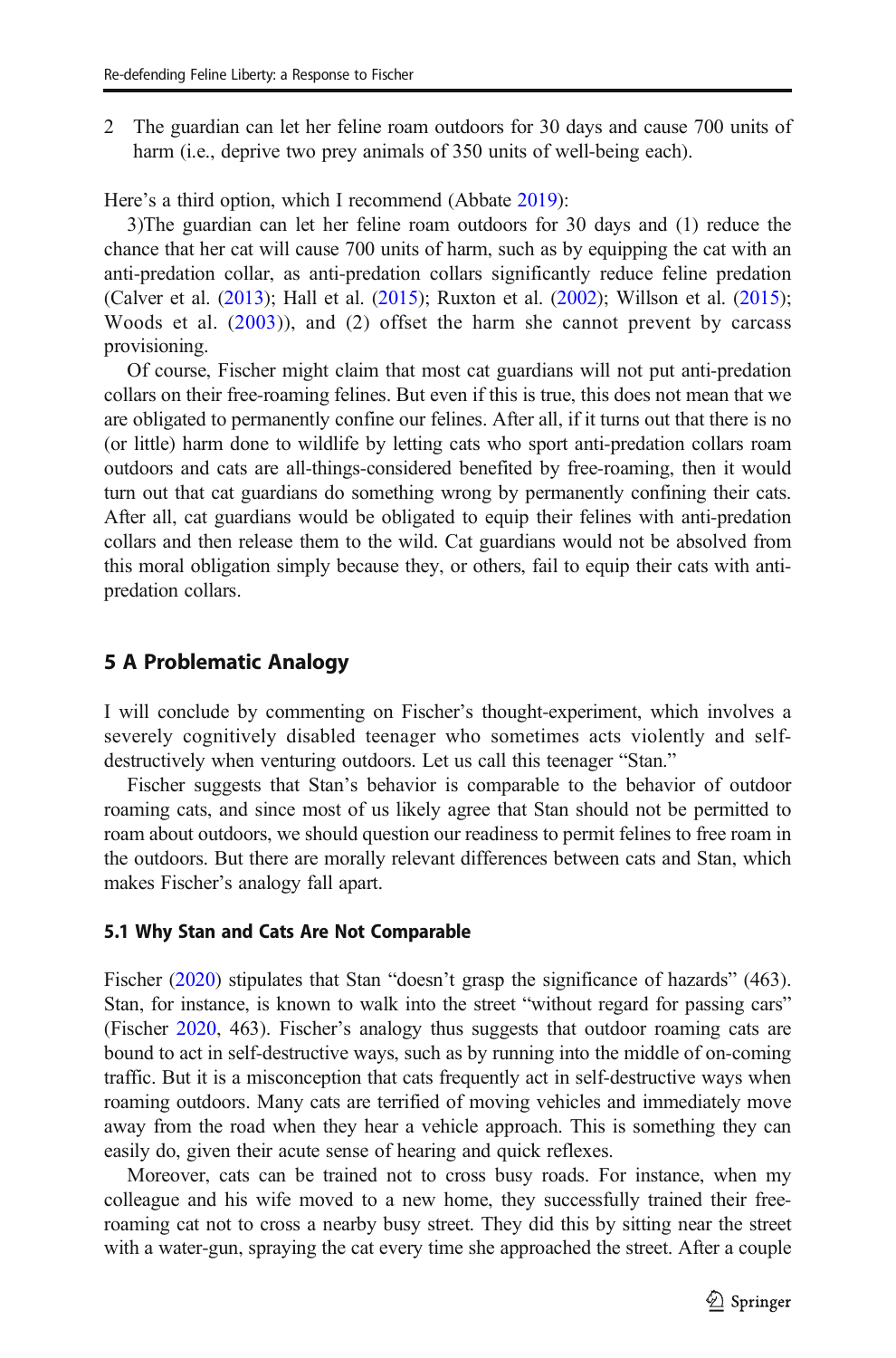of weeks, the cat learned to avoid this busy street. Is this training time-consuming? Perhaps for two weeks. But, surely, we ought to sacrifice a few hours of our lives if doing so is necessary for significantly improving the well-being of the ones we profess to love  $4$ 

More importantly, Fischer's analogy suggests that the pleasures Stan enjoys from roaming outdoors are just as important to him as the pleasures felines enjoy from outdoor-roaming are to cats. What Fischer fails to acknowledge is that Stan likely can derive comparable pleasures from engaging in indoor activities. Cats cannot. This is, in part, because the pleasures Stan enjoys in the outdoors are not flow pleasures, while the pleasures cats enjoy in the outdoors are flow pleasures.

To be clear, I do not argue that some cats just-so-happen to derive pleasure from roaming outdoors, therefore they ought to be let to roam outdoors. Rather, I argue that there is a compelling evolutionary reason to believe that felines, by nature, derive especially pleasurable pleasures from outdoor roaming. And because of this, it is not the case that some cats "just so happen" to derive pleasures from outdoor roaming; rather, it is an evolutionary requirement that they derive especially pleasurable pleasures from outdoor roaming.

Consider that, as Fischer himself acknowledges, cats enjoy *flow* pleasures when they roam outdoors. Flow pleasures are especially pleasurable pleasures that creatures enjoy as a result of "achieving certain ends (physiological needs) by using cognitive skill and control to meet a challenge. This pleasure involves challenges met with equal skill" (Abbate [2019](#page-11-0), 15). The activities and tasks that are central to feline life are hunting and patrolling their territories, and these are tasks cats cannot accomplish indoors. Consequently, cats can enjoy feline-specific flow pleasures, which are produced through the accomplishment of hunting and territory-maintenance tasks, only when roaming outdoors.

My claim is not just that cats often enjoy flow pleasures when roaming outdoors. Rather, my claim is that cats can enjoy flow pleasures only when they roam outdoors. Here is the basic logic of my argument:

- 1. Flow pleasures are especially pleasurable pleasures a creature experiences when she completes a challenging activity or task by using cognitive skill and control.
- 2. The only tasks and activities that are truly challenging (and can be accomplished with cognitive skill and control) for felines are hunting and territory maintenance.
- 3. Hunting and territory maintenance tasks can be accomplished only in the outdoors.

Therefore, Felines can enjoy flow pleasures only in the outdoors.

While Stan might enjoy pleasures from roaming outdoors, he arguably does not derive *flow* pleasures from being outdoors. After all, Stan does not seem to be accomplishing many tasks or engaging in challenging activities in the outdoors, and

<sup>&</sup>lt;sup>4</sup> While it is true that millions of cats are killed by road traffic accidents each year, we must be mindful that we cannot move from the claim that "millions of cats are killed by road traffic accidents each year" to the claim that "all cats with outdoor access face a high risk of being killed from a road traffic accident." After all, there are certain factors that make cats highly vulnerable to road traffic accidents, such as being young, roaming outdoors at night, crossing busy roads, and a lack of safety-training, and many of these risk factors can be mitigated by cat guardians. For instance, cat guardians can keep their very young cats indoors; they can keep their cats indoors at night; and they can train their cats to avoid dangerous roads.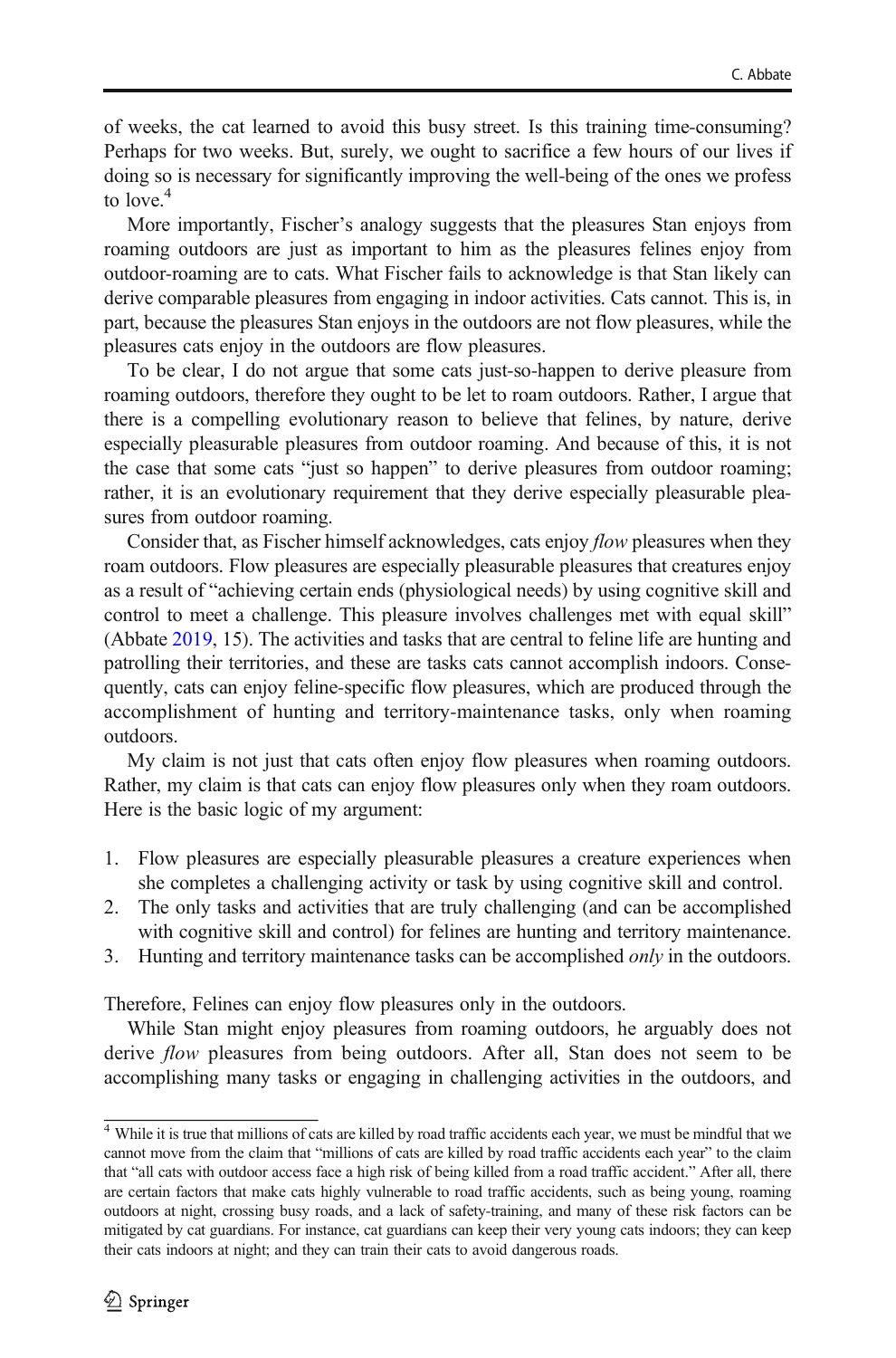he does not seem to be exercising any cognitive control or skill. Rather, he seems to act randomly and impulsively, without attempting to obtain an end goal he set out to achieve. Perhaps this is because it is not the essential nature of humans, rational or not, to assault others while running about aimlessly in the outdoors. After all, evolutionarily speaking, acting in such a way does not promote human fitness. While hunting and maintaining a territory are essential for the survival of felines and thus are part of the essential nature of cats, randomly assaulting other creatures is not essential for human survival. And as I argue (Abbate [2019\)](#page-11-0), we have reason to think that activities that are crucial for an animal's (human or nonhuman) fitness are especially pleasurable for that animal. We can thus expect that felines derive a special kind of satisfaction from hunting and maintain territories—a satisfaction humans do not experience when they assault others while running about aimlessly in the outdoors.

Moreover, even if we grant that Stan can enjoy flow pleasures when given unsupervised outdoor access, it is not the case that this is the *only* way he can enjoy flow pleasures. Surely, Stan could derive comparable pleasures from accomplishing other tasks or activities during supervised park visits or by playing computer games that make use of his limited cognitive capacities. But, as I argue (Abbate [2019\)](#page-11-0), cats derive flow pleasures *only* when they engage in territorial and hunting activities, which are uniquely outdoor activities.

By comparing free-roaming felines to destructive severely disabled teenagers, Fischer suggests that free-roaming cats wander aimlessly in the outdoors, wreaking havoc on their environments at random, overlooking the fact that cats have specific *goals* they set out to achieve when they roam outdoors. Essentially, Fischer considers the notion of flow pleasures, without appreciating what is involved in the enjoyment of such pleasures.

But what if Fischer were to stipulate that Stan could not enjoy comparable pleasures in the indoors and/or that Stan can enjoy flow pleasures only in the outdoors?<sup>5</sup> To this, I say that such a stipulation is not available to Fischer. To begin with, this stipulation would require Fischer to significantly revise his thought experiment. For instance, the example would need to involve a severely cognitively impaired human who engages in problem-solving activity while exercising various skills in the outdoors. And were Stan to act in this manner, he likely would neither be highly vulnerable to serious harm nor a serious threat to others. After all, it is because Stan acts so erratically, unskillfully, and aimlessly that he is a serious threat to both himself and others.

My view is that, for most creatures, one enjoys flow pleasures through the skillful performance of ethological behavior. As mentioned, flow pleasures are pleasures one enjoys as a consequence of completing a mentally-absorbing, challenging activity by using cognitive skill and control. And the performance of ethological behavior involves the use of cognitive skill and control to complete mentally absorbing, challenging activities. In fact, one usually engages in fitness-reducing behavior (which, by definition, is non-ethological behavior), as a consequence of failing to use cognitive control and skill when acting. For instance, cats who roam aimlessly outdoors without any awareness of their surroundings and cats who roll in catnip in the outdoors all day engage in fitness-reducing behavior, in part, because they fail to exercise cognitive

 $5$  Thank you to an anonymous Acta Analytica reviewer for encouraging me to consider and respond to this objection.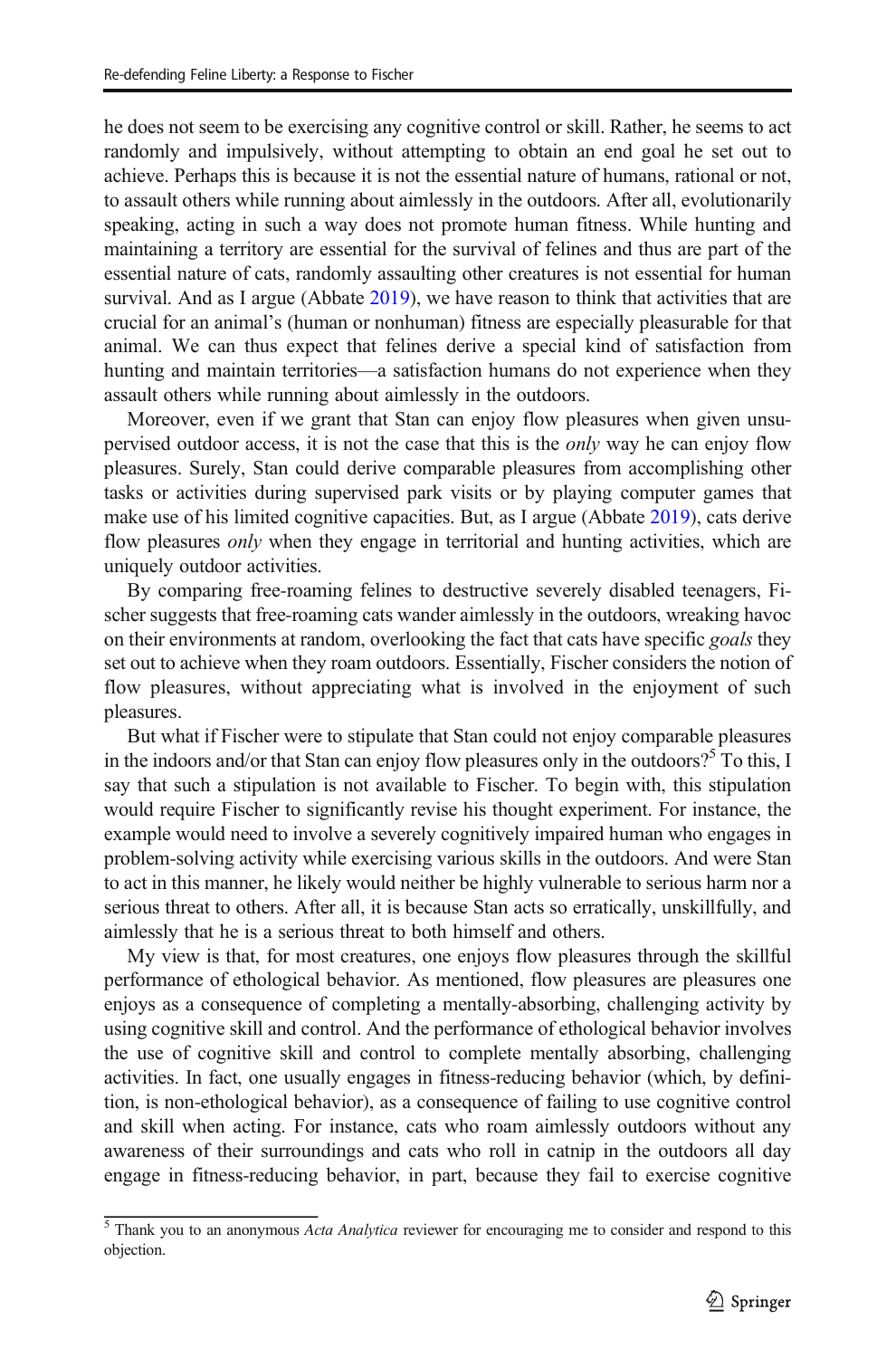control and skill. Had these cats exercised cognitive control and skill, they would engage in ethological behavior (fitness-enhancing behavior), i.e., they would hunt and patrol their territories instead of rolling in catnip or wandering about aimlessly all day.

The point here is that when animals (human and nonhuman) participate in mentally absorbing, challenging activities by using cognitive skill and control, they normally are engaged in ethological behavior.<sup>6</sup> For instance, when cats hunt, pigs root, chickens build nests, and foraging animals forage, they participate in mentally-absorbing, challenging activities by using cognitive skill and control. Indeed, they would not be able to perform these ethological activities without at least trying to exercise cognitive skill and control. These animals, however, rarely, if ever, participate in mentally absorbing and challenging non-ethological activities. Moreover, these animals rarely, if ever, use cognitive skill and control when engaging in non-ethological activities. This leads me to argue that cats can enjoy flow pleasures only in the outdoors because (1) for cats, only skillfully performed ethological behavior can produce flow pleasures, and (2) the performance of feline ethological behavior requires outdoor access.

The performance of human ethological behavior, however, does not require outdoor access. After all, human ethological behavior refers to fitness-enhancing activities that involve the exercise of human-normal skills, such as intellectual and social skills, which can be done in the indoors. Examples include forming meaningful relationships with others and engaging in various intellectual activities, such as reading, playing intellectually stimulating games, and having intellectually stimulating conversations. Moreover, as mentioned, Stan's fitness-reducing human behavior (which, by definition, is non-ethological), such as randomly assaulting others and running about outdoors in an unreflective, random, and chaotic fashion, is a consequence of his failure to exercise cognitive control and skill.<sup>7</sup> And if one does not exercise cognitive control and skill when performing some activity, one cannot enjoy flow pleasures as a consequence of that activity.

For the Stan analogy to help Fischer's argument, Fischer would need to either (1) challenge (convincingly) my claim that flow pleasures are intimately connected to ethological behavior, or (2) argue (compellingly) that performing human ethological behavior requires unrestricted outdoor access (and that Stan can in fact engage in human ethological behavior). But by simply stipulating the Stan can enjoy flow pleasures only in the outdoors, Fischer would do neither.

#### 5.2 Against Fischer's Argument from Care

Fischer [\(2020\)](#page-12-0) claims that while it is often permissible to restrict the freedom of creatures who are under our care, it is usually wrong to "restrict the freedom of full agents who are not under our care, even when they're acting wrongly" (467). Yet, he does not explain what it means to be a full agent. Perhaps felines qualify as full agents, given that they do not need to be under our care.

<sup>6</sup> Although perhaps a "skilled" serial killer, when stalking, kidnapping, and killing his victims, could be said to participate in a non-ethological, mentally-absorbing, and challenging activity while using cognitive skill and control. But given that such serial killers are not, while Stan is, cognitively impaired, this point is irrelevant. <sup>7</sup> Moreover, because of Stan's severe cognitive impairments, he probably lacks the capacity to enjoy human ethological behavior at all. So, it is likely that the only pleasures available to him are bodily pleasures, which he certainly can enjoy in the indoors.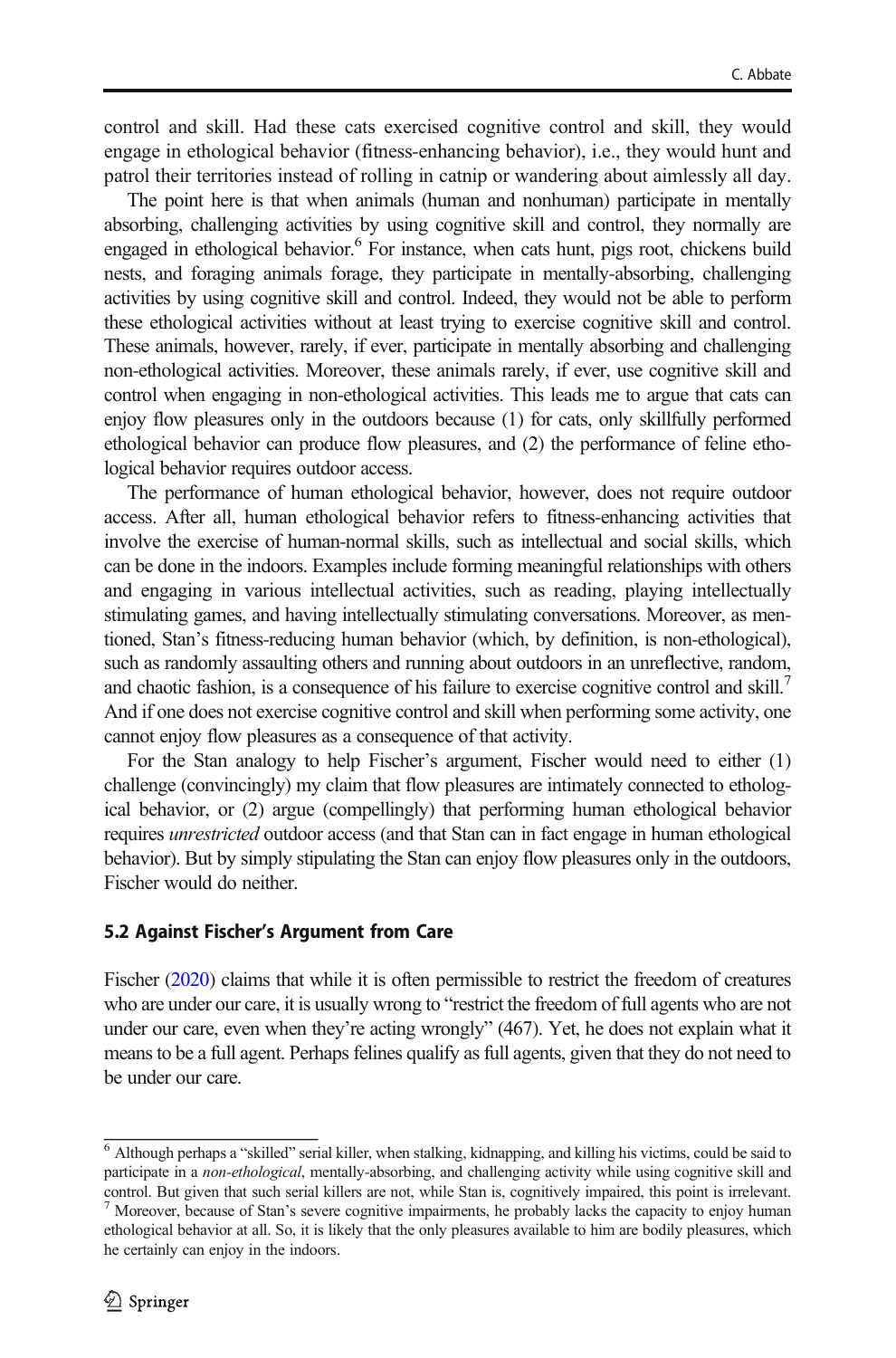Some creatures are under our care because they could not survive without it. Take Stan, for example. Stan's parents are responsible for his behavior because they are responsible for the fact that he poses a threat to others. After all, because Stan is truly dependent on his parents, he would not survive without their guardianship and care. Consequently, if Stan's parents did not provide for him, Stan would not be around to pose a threat to others in the first place. Because Stan's parents continue to provide for him, Stan remains alive and thus a threat to others.

Arguably, it is permissible to restrict the behavior of those who are truly dependent on us for their survival because we are ultimately responsible for the fact that they exist and thus pose a threat to others. Moreover, it is often permissible to restrict the behavior of those who are truly dependent on us because doing so usually benefits them. After all, fully dependent creatures are under our care because they are unable to survive without it. This suggests that the creatures under our (full) care are likely to make self-harming decisions when their movement and behavior is not restricted. For instance, if Stan runs about assaulting others, he is likely to be harmed by those who might use aggressive means to defend themselves against him. It is thus to the benefit of Stan that his parents deny him the opportunity to roam about unsupervised in the outdoors.

But cats are not under our care because they need our care in order to survive. In fact, cats are independent, self-sufficient, and solitary predators who do quite well when left to their own devices. As John Bradshaw [\(2013\)](#page-11-0) puts it, "[t]en thousand years of natural selection has provided the cat with enough flexibility to fend for itself when…its compact with man breaks down" (xxvii). So, when we permanently confine cats who desire to go outdoors, we essentially take capable agents out of nature and, against their wills, infantilize them by depriving them of their most important liberties.

Rather than think of felines as being analogous to completely dependent, severely mentally disabled humans, we should think of felines as being analogous to semi-dependent, grown children. Occasionally, grown children might seek some form of assistance from their parents. Perhaps this is because they are temporarily unemployed, so they need a place to sleep at night. Or perhaps things are financially tight for some adults, so they take their parents up on their offer for a home-cooked meal. Or, perhaps some adults accept the financial assistance of their parents simply because doing so is convenient and makes their lives easier. Whether these adults accept parental assistance out of temporary need or convenience, their parents are not justified in permanently confining them on the grounds that their children are "dependent" on them.

Cats are more like semi-dependent, grown adults than they are completely dependent, mentally disabled teens. At times, felines might seek our assistance because they need a meal, perhaps because they are not always able to successfully hunt. Other times, they might take advantage of our assistance simply because doing so is convenient. But the fact that cats sometimes take advantage of our assistance does not justify us in permanently confining them any more than the fact that adult children sometimes take advantage of their parents' assistance justifies parents in permanently confirming their "semi-dependent" adult children.

Perhaps, though, Fischer might say that what matters in the debate about permanent confinement is not a creature's level of dependency; rather, as Fischer might say, what matters is whether a creature is a full moral agent.<sup>8</sup> But why would this be relevant? Many

 $8$  Thank you to an anonymous Acta Analytica reviewer for encouraging me to consider and respond to this objection.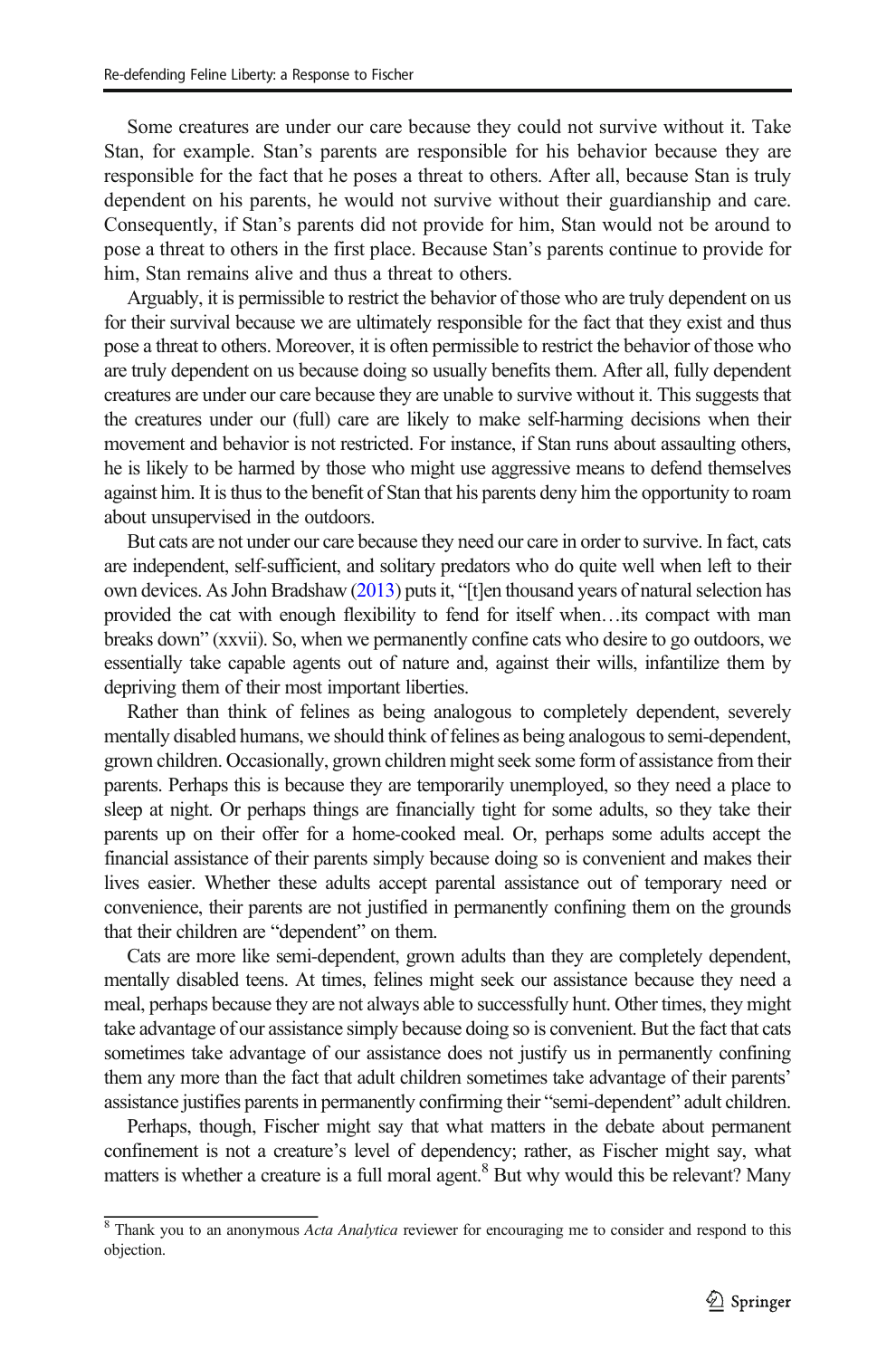<span id="page-11-0"></span>full moral agents knowingly and recklessly cause serious harm when exercising their liberties outside of their homes. Why are people, who often cause harm when they freely go about their daily lives, entitled to the same basic freedoms that we deny to cats simply because people, but not cats, fully understand the moral significance of the harm they cause? Why can only "knowing" bad-doers, but not "ignorant" bad-doers, enjoy "maximal autonomy"?

If it were the case that moral agents are less likely than non-moral agents (such as cats) to do bad things when they exercise their autonomy, we might be able to justify granting special autonomy protections to moral agents, while denying the same protections to non-moral agents, such as cats. But, arguably, it is not the case that moral agents are less likely than non-moral agents (such as cats) to do bad things when they exercise their autonomy.

Maybe, though, the thought is that we should respect creatures as the kind of creatures they are. Rational humans are the kind of creatures who are full, autonomous moral agents, so they should be treated as such and not have their autonomy restricted. But cats are the kind of creatures who hunt and protect territories, so, according to this line of reasoning, they should be treated as such and not permanently confined to the indoors.

# 6 Conclusion

Those who argue in favor of the permanent imprisonment of felines fail to acknowledge how important it is that felines access the outdoors, in part, because they fail to acknowledge the competency and cognitive complexity of felines, which cats fully exercise only when they hunt and maintain their territories in the outdoors. Instead of demanding that the most basic liberties of felines be restricted, we ought to spend more time deliberating about how we can allow our felines to access the outdoors both safely and with a decreased chance of harming others. Morality demands that cat guardians enable their felines to enjoy the same basic liberties we ourselves value and enjoy so much.

#### Compliance with Ethical Standards

Conflict of Interest The author declares that he has no conflict of interest.

# References

Abbate, C. (2019). A defense of free-roaming cats from a hedonist account of feline well-being. Acta Analytica, 35(3), 439–461. <https://doi.org/10.1007/s12136-019-00408-x>.

Abbate, C. (2020). Animal rights and the duty to harm. Journal for Ethics and Moral Philosophy, 3(1), 5–26.

Baker, P., Molony, S., Stone, E., Cuthill, I., & Harris, S. (2008). Cats about town: is predation by free-ranging pet cats Felis catus likely to affect urban bird populations?: Predation by pet cats and urban bird populations. Ibis, 150, 86–99.

Bradshaw, J. (2013). Cat Senses. New York: Basic Books.

Calver, M., Adams, G., Clark, W., & Pollock, K. (2013). Assessing the safety of collars used to attach predation deterrent devices and ID tags to pet cats. Animal Welfare, 22, 95–105.